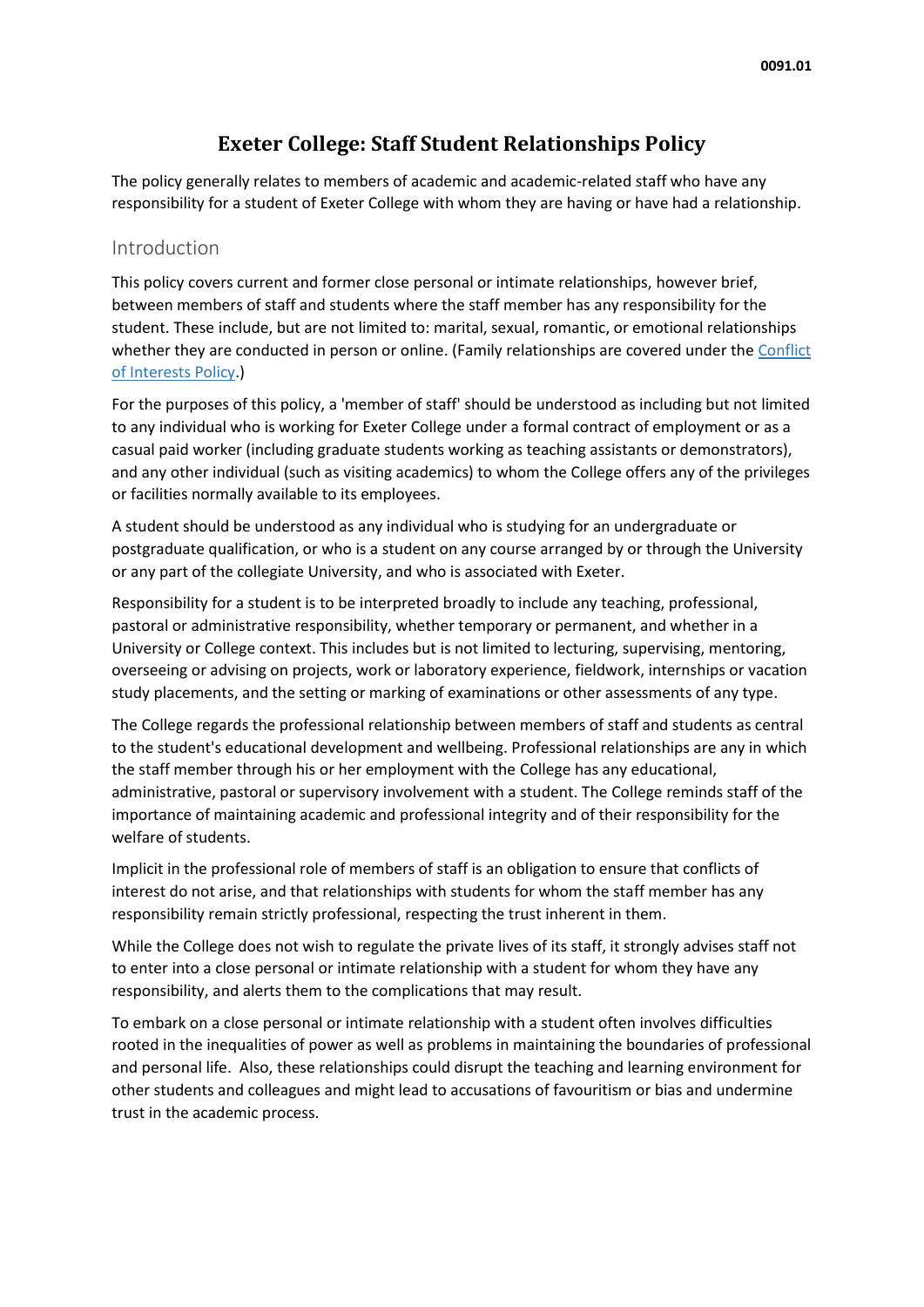# [Guidance for Staff on Relationships and the Need for Disclosure](https://hr.admin.ox.ac.uk/staff-student-relationships#collapse1582156)

The College requires that any close personal or intimate relationship with a student for whom a staff member has any responsibility is brought to the attention of the Academic Dean or the Sub Rector as soon as such a relationship commences or as soon as the staff member perceives the commencement of such a relationship to be likely (whichever is earlier) in order that action can be taken to mitigate any unintended consequences. For the avoidance of doubt, this requirement arises even if the staff member's responsibility for the student arises solely in a University context (for example, under a separate employment contract with the University).

The member of staff should also disclose any former relationship with a current student for whom they are given or are to be given responsibility. If the staff member is unsure if they have any responsibility for the student, they should also declare the relationship as above, in order that they can assess the risk of unintended consequences arising. Any declaration of this kind will, so far as possible and subject to the specific provisions of this policy, be treated in confidence, and every effort will be made to ensure that it does not disadvantage either party with regard to their professional advancement or academic progress.

Disciplinary action may be taken against a member of staff who fails to declare a close personal or intimate relationship, or the likely commencement of such a relationship, as required by this policy as soon as is practically possible and in every case within one week of the relationship commencing or the assignment of responsibility for a student whom the staff member has a current or prior relationship.

Attention is drawn to the fact that relationships involving students under the age of eighteen or vulnerable adults could fall within the scope of the Sexual Offences Act 2003 relating to persons in positions of trust having sexual relations with children under eighteen or vulnerable adults. Members of staff must not enter into a close personal or intimate relationship with a student under eighteen years of age or a vulnerable adult for whom they have any responsibility under any circumstances.

If a close personal or intimate relationship is pre-existing between a member of staff and a candidate for admission as a student, the member of staff must make the Academic Dean or Sub-Rector aware of it at the outset of the admissions exercise, so that steps can be taken to avoid any conflict of interest arising. The matter will, as far as possible, be handled in confidence to ensure that there is no detriment to the candidate.

# [Responsibilities](https://hr.admin.ox.ac.uk/staff-student-relationships#collapse1582166) of Academic Dean, Sub-Rector and HR Officer

If such a relationship develops during the course of employment or study between a member of staff and a student for whom they have a professional responsibility, this must be disclosed by the member of staff to the Academic Dean or Sub-Rector (for academic staff) or the HR Officer (for non academic staff) as early as possible so they can take steps to:

- consult with the member of staff and the student to identify any impact their relationship may have;
- facilitate the re-organisation of duties to minimise contact and ensure the member of staff is not tutoring, supervising, assessing, providing pastoral care, or professionally responsible for administering activities in which the student is involved;
- ensure that appropriate action is taken to minimise the potential effect of the relationship on other staff and/or students.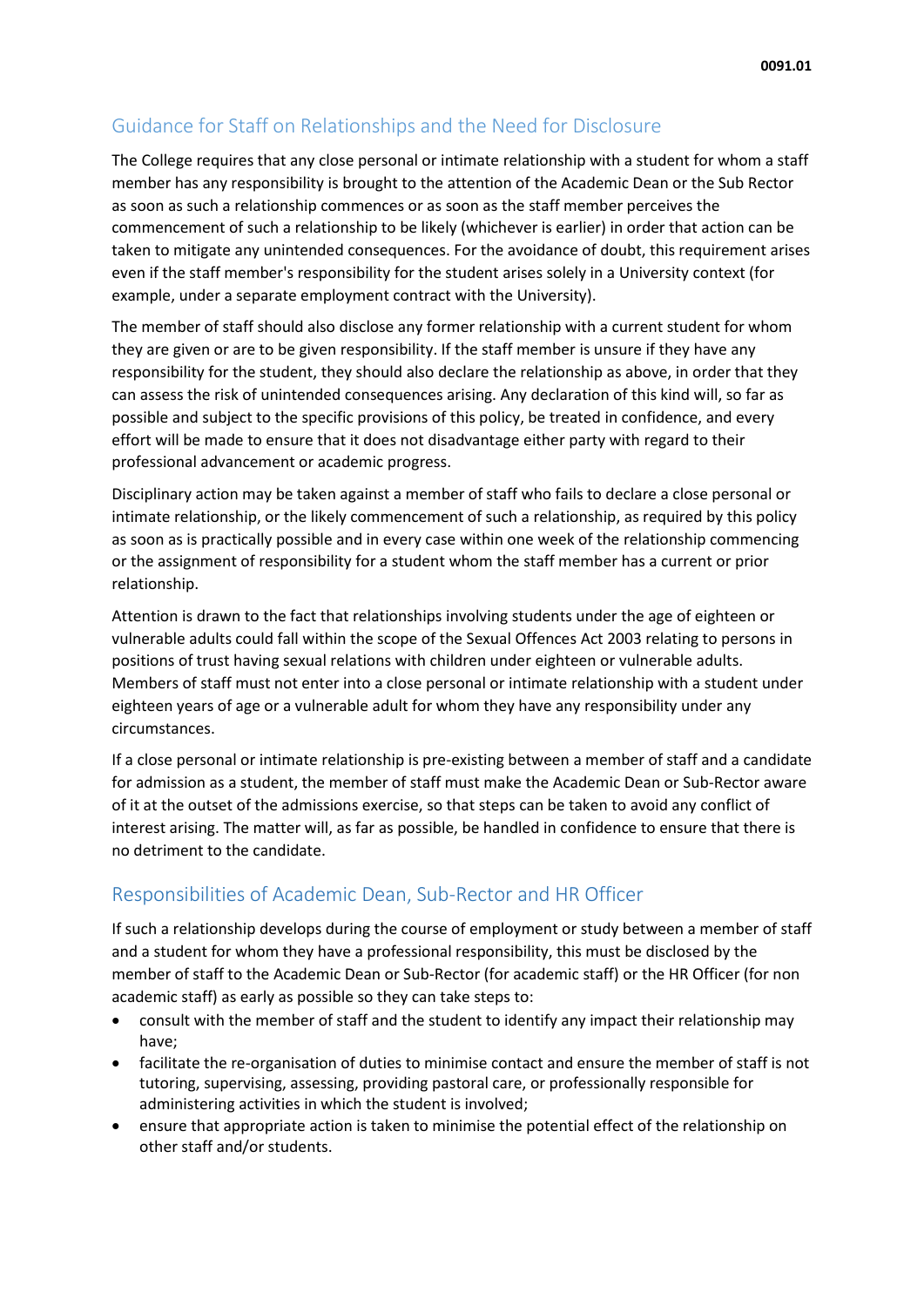In the case of a student whose studies or research are in a very specialised area, such that no alternative tutor or supervisor is available, the Academic Dean or Sub-Rector should consider whether it would be appropriate to engage a co-supervisor or external supervisor, in order to ensure that the member of staff does not have sole responsibility for supervising the student's work or for taking decisions that affect the student.

The Academic Dean or Sub-Rector will deal with the situation in a manner that protects the dignity and privacy of all parties, and those involved will be expected to comply with any reasonable decision or action. There will be no obligation on the parties involved to keep their relationship confidential.

Additional advice can be sought from HR.

### [Guidance for Students on Relationships and the need for Disclosure](https://hr.admin.ox.ac.uk/staff-student-relationships#collapse1582766)

The College advises students not to enter into any relationship with a member of College staff with any responsibility for them, as it may lead the staff member to compromise the integrity of their professional relationship. If such a relationship develops, and the student is not sure that a member of staff has disclosed their relationship, they are encouraged to independently advise the Academic Dean or any member of the Welfare Team in confidence.

#### [Non-Consensual Relationships or Inappropriate Behaviour](https://hr.admin.ox.ac.uk/staff-student-relationships#collapse1582776)

If any student finds themselves in receipt of unwanted or inappropriate behaviour or involved in a relationship that they do not consider to be truly consensual, or if they consider that they have been adversely affected by a misuse of power, authority, or conflict of interest, they should refer to the Harassment Policy.

Members of staff who experience unwanted advances and other unwelcome behaviour should raise the issue with their Head of Department.

### [Support and Guidance](https://hr.admin.ox.ac.uk/staff-student-relationships#collapse1582786)

Any member of staff who has questions about this policy and its application should discuss them with their Head of Department. Additional support for staff may be sought from the HR Officer, or from an appropriate trade union.

Any student who has questions about this policy and its application should discuss them with their Tutor or the Academic Dean. Additional support for students may be sought from the College's Welfare Team.

### [Relationships in the University Context](https://hr.admin.ox.ac.uk/staff-student-relationships#collapse1582796)

If a member of staff who has an appointment with the University in addition to their College appointment enters into a close personal or intimate relationship with a student for which they have any responsibility, then that member of staff may be bound by the University policy in addition to this policy (which is based on the University policy).

By College Order 21/080, this policy was approved by Governing Body on 16<sup>th</sup> June 2021 with immediate effect, and is to be reviewed by  $30<sup>th</sup>$  June 2024, and was also approved for display on the website.

Policy Reference Number 0091.01